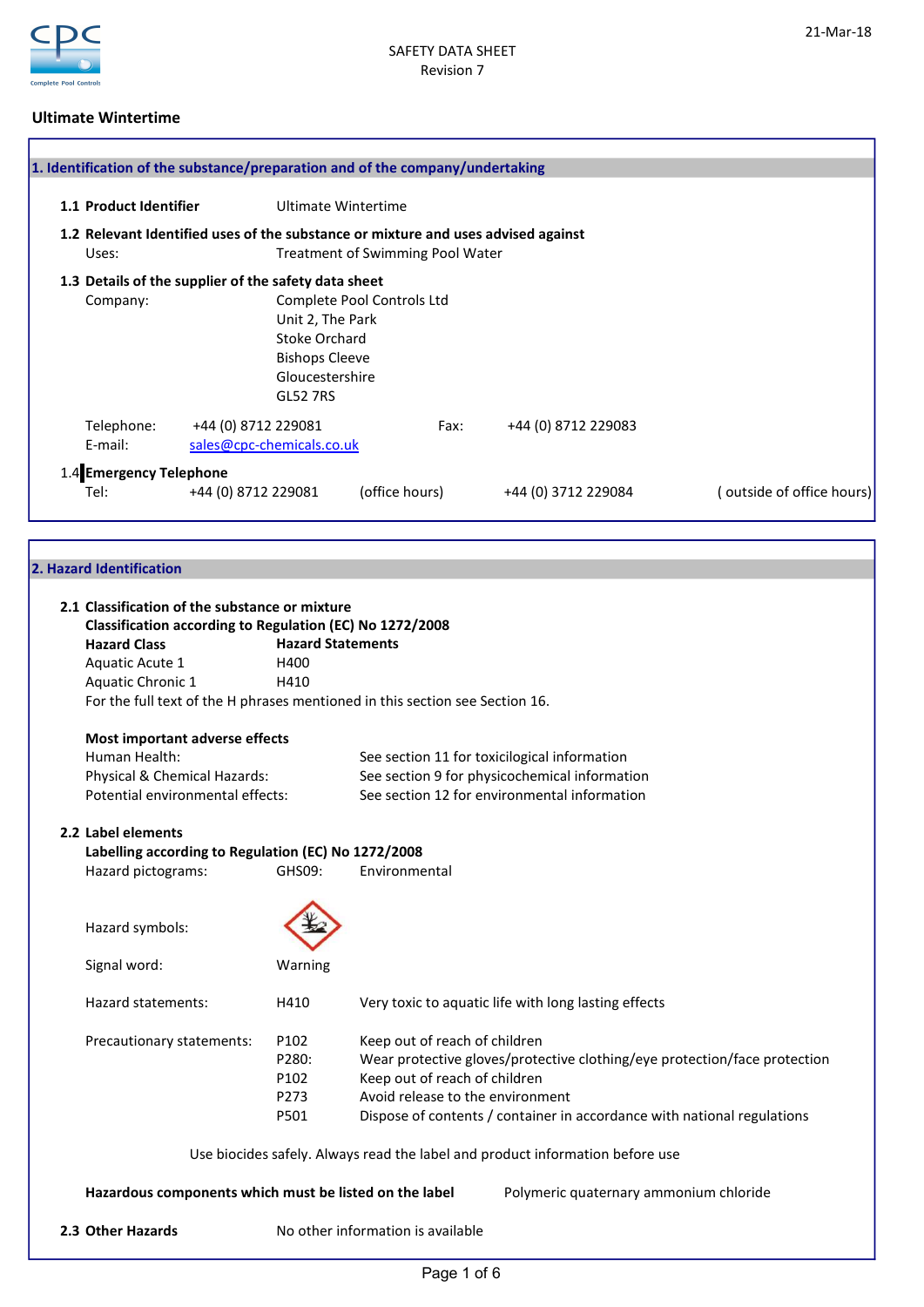## Trade Name: Ultimate Wintertime

## 3. Composition/information on ingredients

## 3.2 Mixture

A mixture of the chemicals listed below with non-hazardous additions

### Hazardous ingredients:

| Polymeric quaternary ammonium chloride                                                     |  |  |  |  |  |
|--------------------------------------------------------------------------------------------|--|--|--|--|--|
| <b>ICLP Classification</b><br><b>IEINECS</b><br>ICAS<br><b>IPercent</b>                    |  |  |  |  |  |
| 168439-46-3 Aquatic Acute. 1 H400; Aquatic chronic. 1 H410<br>$10 - 15%$                   |  |  |  |  |  |
| Nitrilotrimethylenetris (phosphonic acid)                                                  |  |  |  |  |  |
| 229-146-5<br>Eye Irrit. 2: H320 ; Skin Irrit. 2: H315 ; Met.Corr.1 H290<br>6419-19-8<br>2% |  |  |  |  |  |

### 4. First Aid measures

### 4.1 Description of first aid measures

| General Advice:                                                            | Take off all contaminated clothing immediately.                                                                                                                                                              |  |  |  |
|----------------------------------------------------------------------------|--------------------------------------------------------------------------------------------------------------------------------------------------------------------------------------------------------------|--|--|--|
| If Inhaled:                                                                | In case of accident by inhalation; remove casualty to fresh air and keep at rest. Get medical<br>attention if discomfort persists                                                                            |  |  |  |
| In case of skin contact:                                                   | Immediately wash with plenty of water. Remove contaminated clothing and wash before re-<br>use. If swelling, redness, blistering or irritation occurs seek medical advice. Launder clothes<br>before re-use. |  |  |  |
| In case of eye contact:                                                    | Rinse immediately with plenty of water, also under eyelids for at least 15 minutes. Remove<br>contact lenses.                                                                                                |  |  |  |
| If swallowed:                                                              | Rinse mouth thoroughly with water and have patient drink 250ml of water - Do not induce<br>vomiting. If vomiting occurs naturally, rinse mouth and repeat administration of water.                           |  |  |  |
|                                                                            | 4.2 Most important symptoms and effects, both acute and delayed                                                                                                                                              |  |  |  |
| Symptoms and effects :                                                     | No further information available                                                                                                                                                                             |  |  |  |
| 4.3 Indication of immediate medical attention and special treatment needed |                                                                                                                                                                                                              |  |  |  |
| Treatment                                                                  | Treat symptomatically                                                                                                                                                                                        |  |  |  |
|                                                                            |                                                                                                                                                                                                              |  |  |  |
| re fighting measures                                                       |                                                                                                                                                                                                              |  |  |  |

# 5. Fire

| 5.1 Extinguishing media:<br>Suitable media:               | Sand, Earth, Carbon Dioxide Powder or Water Spray                                                                          |
|-----------------------------------------------------------|----------------------------------------------------------------------------------------------------------------------------|
| 5.2 Special hazards arising from the substance or mixture |                                                                                                                            |
| Specific Hazards:                                         | May produce carbon dioxide, carbon monoxide, ammonia, hydrogen chloride and /or oxides<br>of nitrogen and phosphorus.      |
| 5.3 Advice for fire-fighters<br>Protective equipment:     | In the event of fire, wear self-contained breathing apparatus.<br>Wear appropriate body protection (full protective suit). |
| Further Information:                                      | Do not inhale explosion gases or combustion gases                                                                          |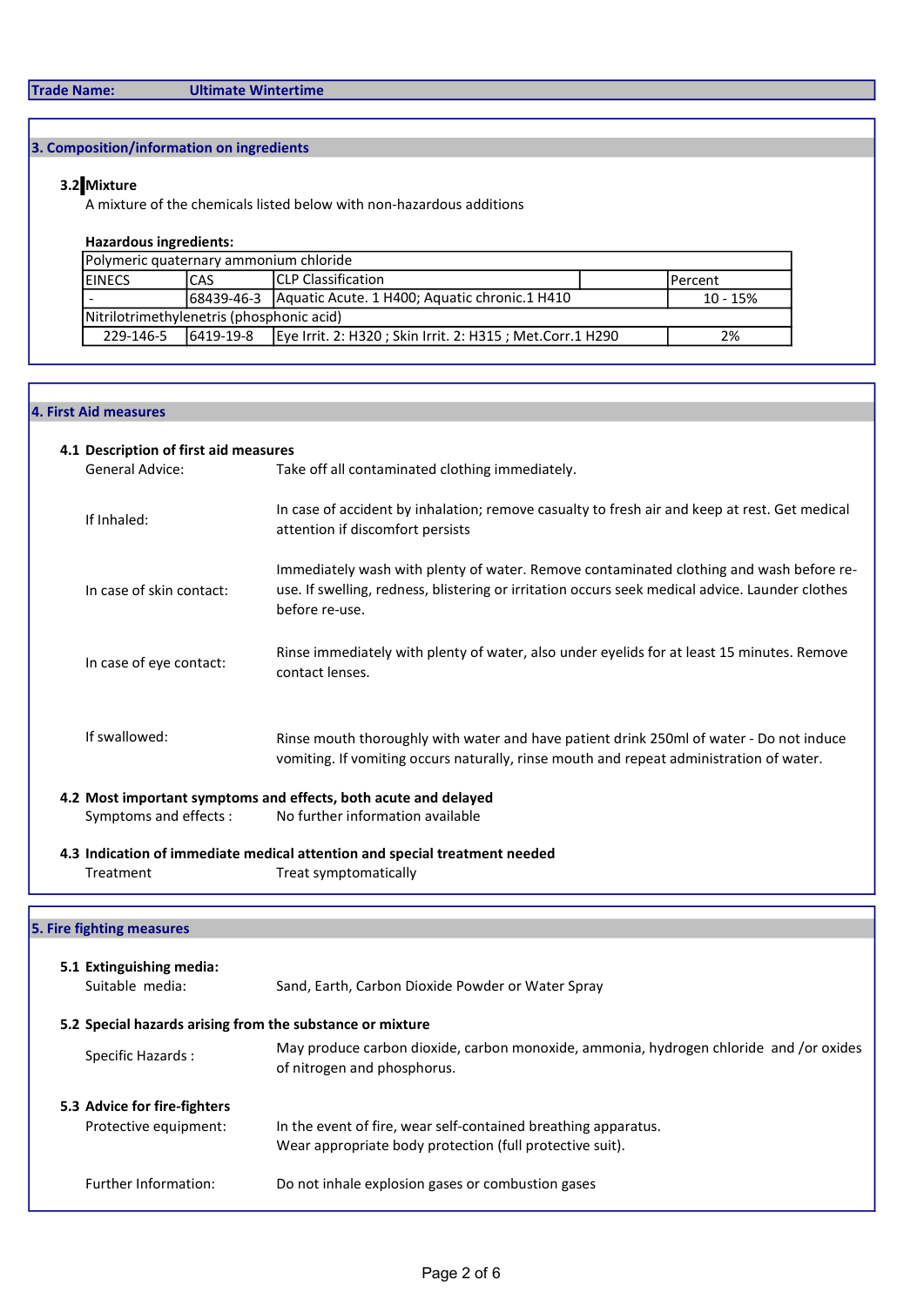|  | <b>Trade Name:</b> |  |  |  |
|--|--------------------|--|--|--|
|--|--------------------|--|--|--|

Ultimate Wintertime

| <b>6. Accidental release Measures</b>                     |                                                                                                                                                                                                                                           |
|-----------------------------------------------------------|-------------------------------------------------------------------------------------------------------------------------------------------------------------------------------------------------------------------------------------------|
|                                                           |                                                                                                                                                                                                                                           |
|                                                           | 6.1 Personal precautions, protective equipment and emergency procedures                                                                                                                                                                   |
| <b>Personal Precautions:</b>                              | Use personal protective equipment. Keep people away from and upwind of spill/leak. Provide<br>adequate ventilation. Avoid contact with skin and eyes. Do not breathe vapours. For personal<br>protection see Section 8.                   |
| 6.2 Environmental precautions                             |                                                                                                                                                                                                                                           |
|                                                           | Environmental precautions: Harmful to aquatic life in low concentrations. Do not allow to enter sewers/ surface or ground<br>water. Inform authorities in case of seepage into watercourse or sewage system. Avoid subsoil<br>penetration |
| 6.3 Methods and materials for containment and cleaning up |                                                                                                                                                                                                                                           |
| Cleaning up:                                              | Soak up and shovel into suitable containers for disposal. Dispose of in accordance with local<br>regulations. After clearing flush away traces with water. Do not allow product to enter drains.                                          |
| <b>Further Information:</b>                               | Treat recovered material as described in the section 'Disposal considerations'                                                                                                                                                            |
|                                                           | 6.4 Reference to other sections See Section 7 for information on safe handling<br>See Section 8 for information on personal protection equipment<br>See Section 13 for disposal information                                               |

| 7. Handling and storage           |                                                                                                                                                                                                                                                                               |
|-----------------------------------|-------------------------------------------------------------------------------------------------------------------------------------------------------------------------------------------------------------------------------------------------------------------------------|
| 7.1 Precautions for safe handling |                                                                                                                                                                                                                                                                               |
| Advice on safe handling:          | Ensure adequate ventilation. Use personal protective equipment. Avoid contact with skin and<br>eyes. Emergency eye wash fountains and emergency showers should be available in the<br>immediate vicinity. Do not mix with other products in their concentrated form.          |
| Hygiene measures:                 |                                                                                                                                                                                                                                                                               |
|                                   | Keep away from food, drink and animal feeding stuffs. Smoking, eating and drinking should be<br>prohibited in the application area. Wash hands before breaks and at the end of the work day.<br>Take off all contaminated clothing immediately. Provide adequate ventilation. |
|                                   | 7.2 Conditions for safe storage, including any incompatibilities.                                                                                                                                                                                                             |
| Storage areas :                   | Prevent any seepage into the ground                                                                                                                                                                                                                                           |
| Containers:                       | Store in original containers (do not store in metal containers)                                                                                                                                                                                                               |
| Fire and explosion:               | No special measures required                                                                                                                                                                                                                                                  |
| Further information:              | Store in cool, dry conditions and out of direct sunlight                                                                                                                                                                                                                      |
| Common storage:                   | Store away from oxidisers.                                                                                                                                                                                                                                                    |
| 7.3 Specific end uses             |                                                                                                                                                                                                                                                                               |
| Specific use(s)                   | No information available                                                                                                                                                                                                                                                      |

٦

## 8. Exposure control/personal protection

## 8.1 Control parameters

This product does not contain any relevant quantities that have to be monitored in the workplace.

## 8.2 Exposure controls

Engineering measures Refer to protective measures listed in sections 7 and 8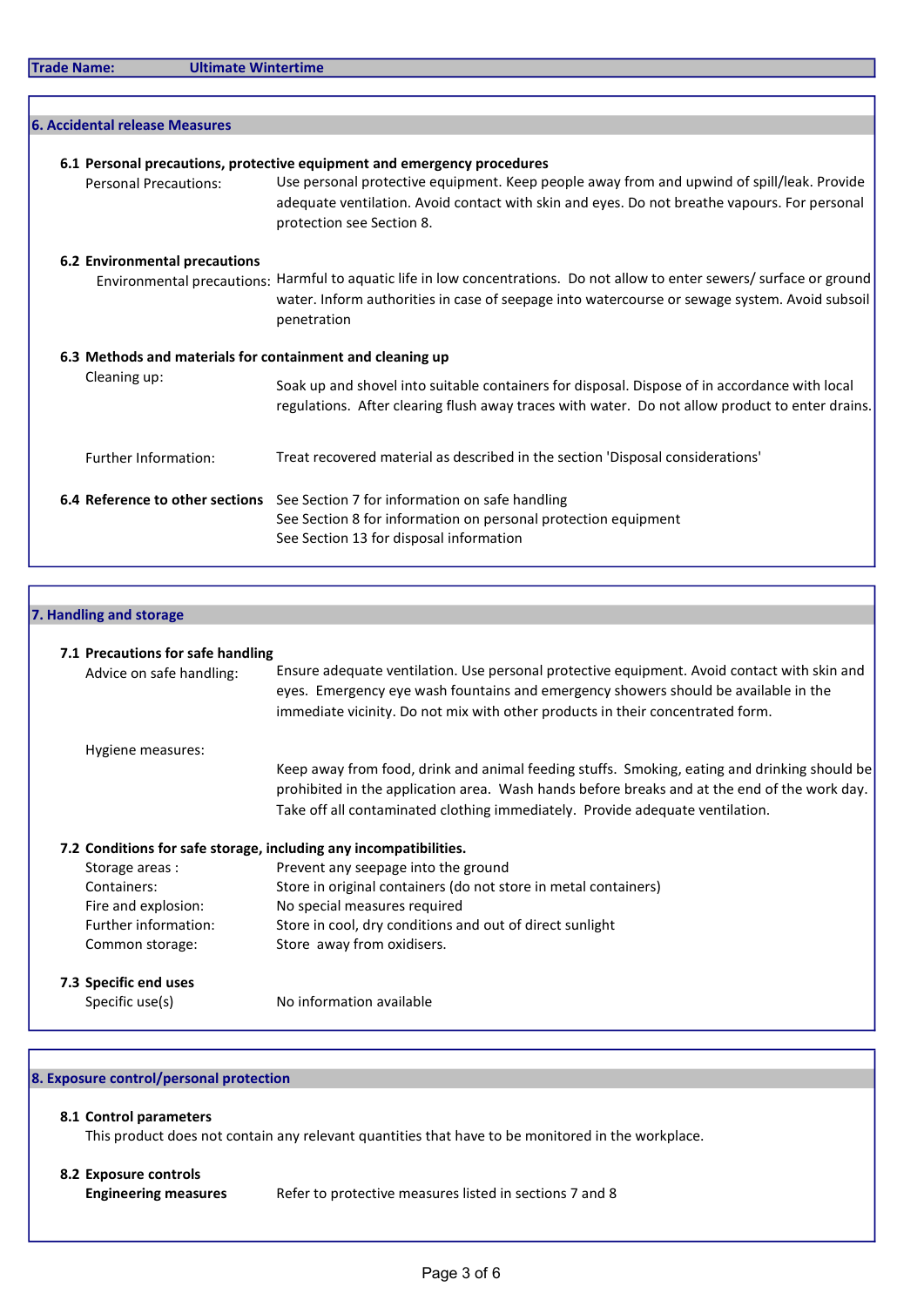## 8. Exposure control/personal protection

## 8.2 Exposure controls

| Personal protective equipment                             |                                                                                                                                              |  |  |  |
|-----------------------------------------------------------|----------------------------------------------------------------------------------------------------------------------------------------------|--|--|--|
| Respiratory protection                                    | Where vapours are emitted, respiratory protection must be used.                                                                              |  |  |  |
| Hand protection                                           | Wear protective gloves. The selected protective gloves have to satisfy the specifications of EU<br>Directive 89/686/EEC and standard EN 374. |  |  |  |
| Eye protection                                            | Tightly fitting safety goggles approved to standard EN 166.                                                                                  |  |  |  |
| Skin and body protection                                  | Avoid prolonged contact with skin by wearing appropriate clothing.                                                                           |  |  |  |
| <b>Environmental exposure controls</b><br>General advice: | Do not flush into surface water or sanitary sewer systems                                                                                    |  |  |  |

## 9. Physical and chemical properties

| Form:                              | Liguid                                |
|------------------------------------|---------------------------------------|
| Colour:                            | Colourless to pale yellow             |
| Odour:                             | Odourless                             |
| pH @ $20^{\circ}$ C:               | Ca 3.0 (Aqueous solution - 1g/100ml). |
| Boiling point:                     | $101 - 103^{\circ}$ C                 |
| Flash point:                       | >100°C (Closed cup)                   |
| Specific Gravity @ $20^{\circ}$ C: | 1.02 $g/cm^3$                         |
| Water solubility:                  | Completely soluble                    |
| 9.2 Other Information              | No further information available      |

## 10. Stability and reactivity

|                                       | 10.1 Reactivity<br>Reactivity                   | No information available                                                                         |  |  |
|---------------------------------------|-------------------------------------------------|--------------------------------------------------------------------------------------------------|--|--|
|                                       | 10.2 Chemical stability<br>Chemical stability   | Stable under normal temperature conditions and use                                               |  |  |
|                                       | 10.3 Possibility of hazardous reactions         |                                                                                                  |  |  |
|                                       | Hazardous reactions:                            | No dangerous reactions known                                                                     |  |  |
|                                       | 10.4 Conditions to avoid<br>Conditions to avoid | Avoid extremes of temperature and moisture.                                                      |  |  |
|                                       | 10.5 Incompatible materials                     |                                                                                                  |  |  |
|                                       | Materials to avoid                              | Strong oxidising agents                                                                          |  |  |
| 10.6 Hazardous decomposition products |                                                 |                                                                                                  |  |  |
|                                       | Haz. decomp. products:                          | Hydrochloric Acid, Nitrogen Oxides, ammonia, oxides of phosphorus, Carbon Oxides<br>$(CO + CO2)$ |  |  |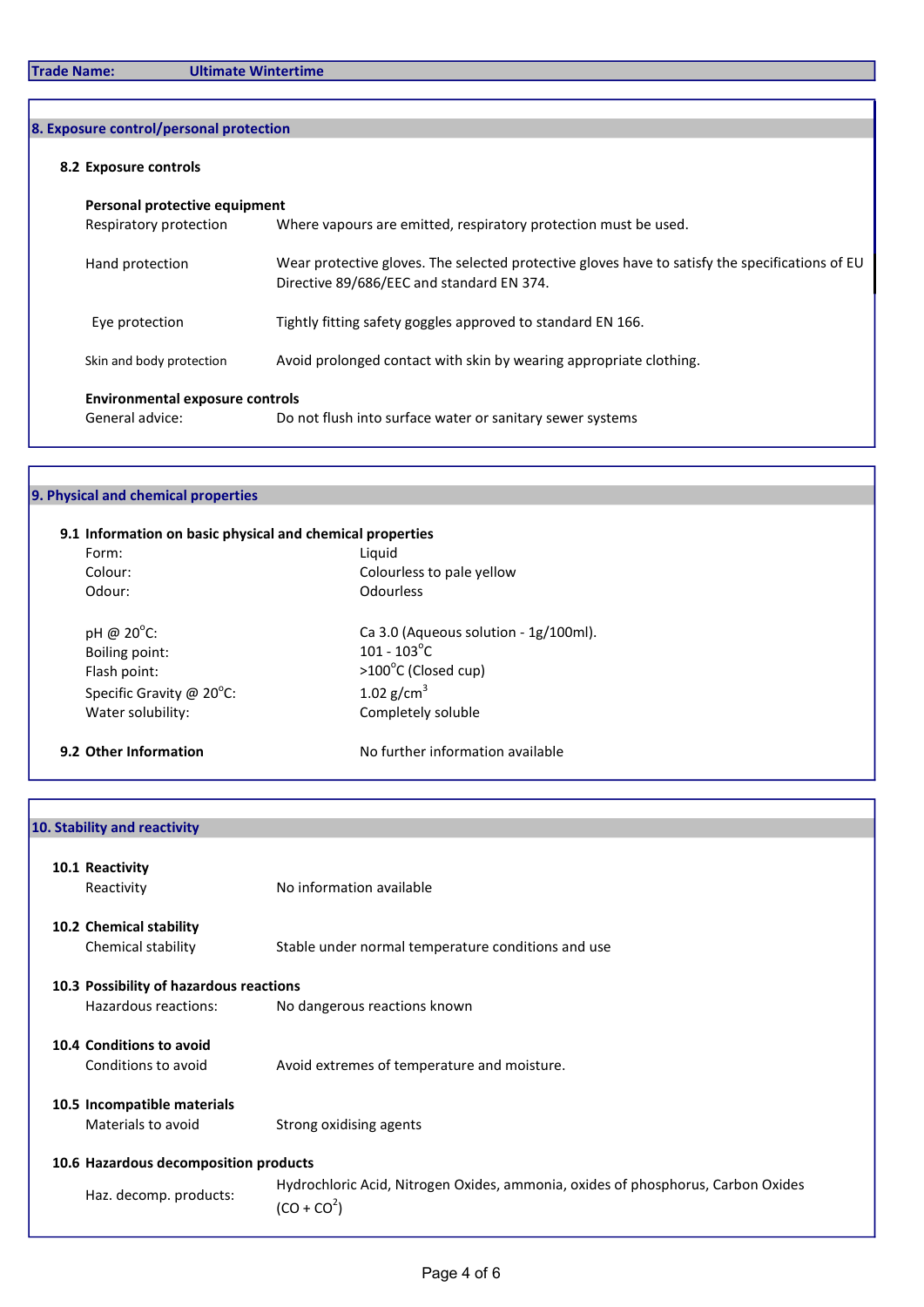### 11. Toxilogical Information

### 11.1 Information on toxilogical effects

#### Acute Toxicity

| Value type  | <b>Value</b>      | <b>Species</b> |
|-------------|-------------------|----------------|
| LD50 Oral   | $ >2000$ mg/kg    | <b>IMouse</b>  |
| LD50 Dermal | $\geq$ 2000 mg/kg | l Rat          |

### Primary irritant effect:

on the skin: May be irritating to skin. on the eye: Slightly irritating to eyes.

| Sensitization:                  | No sensitizing effects known.                                                      |
|---------------------------------|------------------------------------------------------------------------------------|
| <b>Chronic toxicity</b>         | No information available                                                           |
| Carcinogenicity                 | Insufficient evidence available to evaluate product as a Carcinogen.               |
| <b>Mutagenicity</b>             | Insufficient evidence available to evaluate product as mutagenic.                  |
| <b>Other relevant toxicity:</b> | May cause irritation to mouth, throat, oesophagus and digestive tract if swallowed |

| 12. Ecological Information                                |                                                                                                  |
|-----------------------------------------------------------|--------------------------------------------------------------------------------------------------|
| 12.1 Toxicity<br>Toxicity                                 | Dangerous for the environment. Product is toxic to aquatic organisms                             |
| 12.2 Persistence and degradability                        | Persistence and degradability Biodegradable. Product will react to produce harmless by-products. |
| 12.3 Bioaccumlative potential<br>Bioaccumlative potential | Bioaccumulation is not expected                                                                  |
| 12.4 Mobility in soil<br>Mobility in soil                 | Water soluble. May be absorbed into soil.                                                        |
| 12.5 Results of PBT and PvB:<br>PBT and PvB:              | No information available                                                                         |
| 12.6 Other adverse effects<br>Other adverse effects       |                                                                                                  |
|                                                           | In large quantities, this product may effect the functioning of waste-water treatment plants.    |

#### 13. Disposal Considerations

### 13.1 Waste treatment methods

- -Disposal should be in accordance with local, state or national legislation
- -Do not reuse empty containers without commercial cleaning or reconditioning
- -Do not discharge into drains or the environment ,dispose to an authorised waste collection point

### Classification

Waste Codes in accordance with the European Waste catalogue (EWC) are origin-defined. Since this product is used in several industries, no Waste Code can be provided by the supplier. The Waste Code should be determined in arrangement with your waste disposal partner or the responsible authority